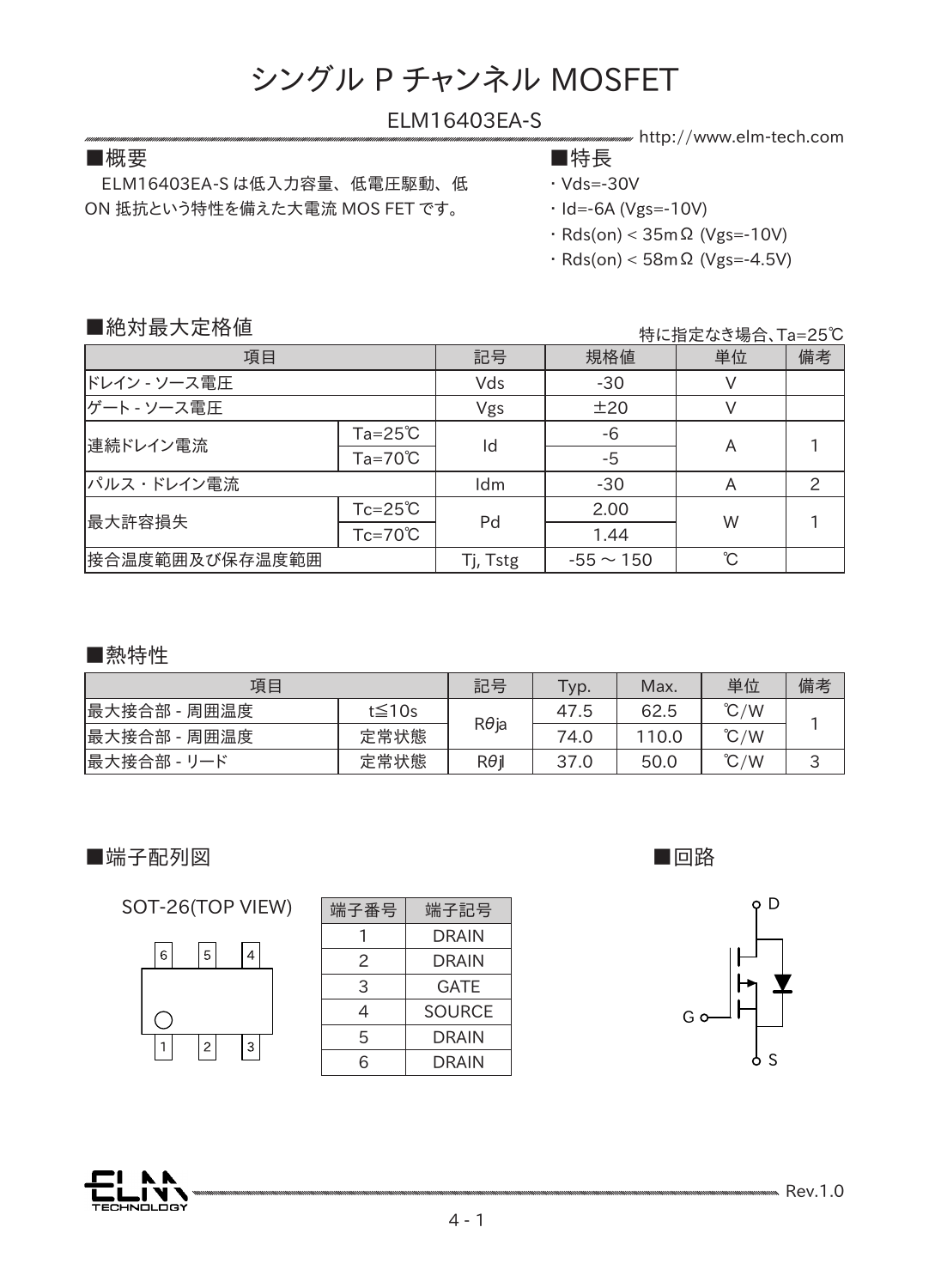### ELM16403EA-S

http://www.elm-tech.com

## ■電気的特性

特に指定なき場合、 Ta=25℃

| 項目               | 記号                 | 条件                                        |                    | Min.   | Typ.    | Max.    | 単位        |  |  |
|------------------|--------------------|-------------------------------------------|--------------------|--------|---------|---------|-----------|--|--|
| 静的特性             |                    |                                           |                    |        |         |         |           |  |  |
| ドレイン - ソース降伏電圧   | <b>BVdss</b>       | $ Id = -250 \mu A$ , Vgs=0V               |                    | $-30$  |         |         | $\vee$    |  |  |
| ゼロ・ゲート電圧ドレイン電流   | Idss               | $Vds = -24V$                              |                    |        |         | $-1$    |           |  |  |
|                  |                    | $Vgs = 0V$                                | $Ta = 55^{\circ}C$ |        |         | $-5$    | μA        |  |  |
| ゲート漏れ電流          | Igss               | Vds=0V, Vgs=±20V                          |                    |        |         | ±100    | nA        |  |  |
| ゲート・スレッシュホールド電圧  | Vgs(th)            | $ Vds=Vgs$ , Id=-250 $\mu$ A              |                    | $-1.2$ | $-2.0$  | $-2.4$  | $\vee$    |  |  |
| オン状態ドレイン電流       | Id(on)             | Vgs=-10V, Vds=-5V                         |                    | $-30$  |         |         | A         |  |  |
| ドレイン - ソースオン状態抵抗 | $Rds(on)$   Id=-6A | $Vgs = -10V$                              |                    |        | 28      | 35      | $m\Omega$ |  |  |
|                  |                    |                                           | $Ta=125^{\circ}C$  |        | 37      | 45      |           |  |  |
|                  |                    | Vgs=-4.5V, Id=-5A                         |                    |        | 44      |         |           |  |  |
| 順方向相互コンダクタンス     | Gfs                | Vds=-5V, Id=-6A                           |                    |        | 13      |         | S         |  |  |
| ダイオード順方向電圧       | Vsd                | $Is = -1A$ , $Vgs = 0V$                   |                    |        | $-0.76$ | $-1.00$ | $\vee$    |  |  |
| 最大寄生ダイオード連続電流    | $\mathsf{I}$ s     |                                           |                    |        |         | $-4.2$  | A         |  |  |
| <b> 動的特性</b>     |                    |                                           |                    |        |         |         |           |  |  |
| 入力容量             | Ciss               | $Vgs=0V$ , $Vds=-15V$ , $f=1MHz$          |                    |        | 920     |         | pF        |  |  |
| 出力容量             | Coss               |                                           |                    |        | 190     |         | pF        |  |  |
| 帰還容量             | Crss               |                                           |                    |        | 122     |         | pF        |  |  |
| ゲート抵抗            | <b>Rg</b>          | Vgs=0V, Vds=0V, f=1MHz                    |                    |        | 3.6     |         | Ω         |  |  |
| スイッチング特性         |                    |                                           |                    |        |         |         |           |  |  |
| 総ゲート電荷 (10V)     | Qg                 | Vgs=-10V, Vds=-15V, Id=-6A                |                    |        | 18.5    |         | nC        |  |  |
| 総ゲート電荷 (4.5V)    | Qg                 |                                           |                    |        | 9.6     |         | nC        |  |  |
| ゲート - ソース電荷      | Qgs                |                                           |                    |        | 2.7     |         | nC        |  |  |
| ゲート - ドレイン電荷     | Qgd                |                                           |                    |        | 4.5     |         | nC        |  |  |
| ターン・オン遅延時間       | $td($ on $)$       |                                           |                    |        | 7.7     |         | ns        |  |  |
| ターン・オン立ち上がり時間    | tr                 | Vgs=-10V, Vds=-15V                        |                    |        | 5.7     |         | ns        |  |  |
| ターン・オフ遅延時間       | $td($ off $)$      | $\vert$ RL=2.7 $\Omega$ , Rgen=3 $\Omega$ |                    |        | 20.2    |         | ns        |  |  |
| ターン・オフ立ち下がり時間    | tf                 |                                           |                    |        | 9.5     |         | ns        |  |  |
| 寄生ダイオード逆回復時間     | trr                | If=-6A, $df/dt=100A/\mu s$                |                    |        | 20.0    |         | ns        |  |  |
| 寄生ダイオード逆回復電荷量    | Qrr                | If=-6A, $df/dt=100A/\mu s$                |                    |        | 8.8     |         | nC        |  |  |

備考 :

- 1. Rθja の値は Ta=25℃、2 オンス銅箔付き FR-4 基板上にマウントされた装置を使用して測定されています。 ま たアプリケーションに付与される値は使用者のボードデザインに依存し、 電流定格は t≦10sの熱抵抗定格に基 づいています。
- 2. 接合部温度は反復定格及びパルス幅を制限します。
- 3. Rθja は接合部 リード間と接合部 周囲間の温度インピーダンスの合計です。
- 4. 標準特性図 1 ~ 6 は 80μsパルス・デューティー比最大0.5%条件下で得られます。
- 5. これらの値はTa=25℃、2 オンス銅箔付き FR-4 基板上にマウントされた装置を使用して測定されています。 SOA のグラフはパルス定格を規定しています。

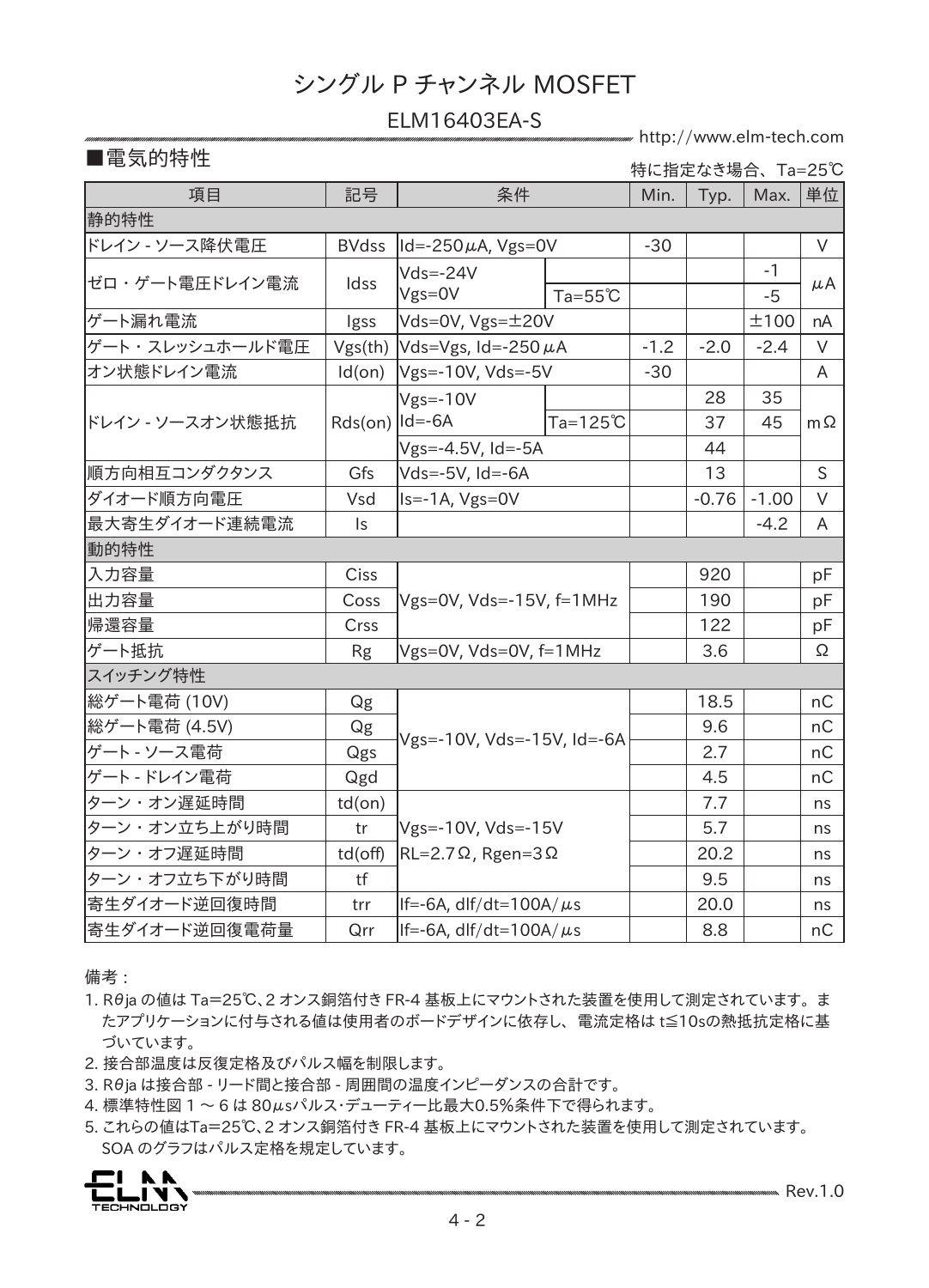# ELM16403EA-S

http://www.elm-tech.com



<u>есниогосу</u>